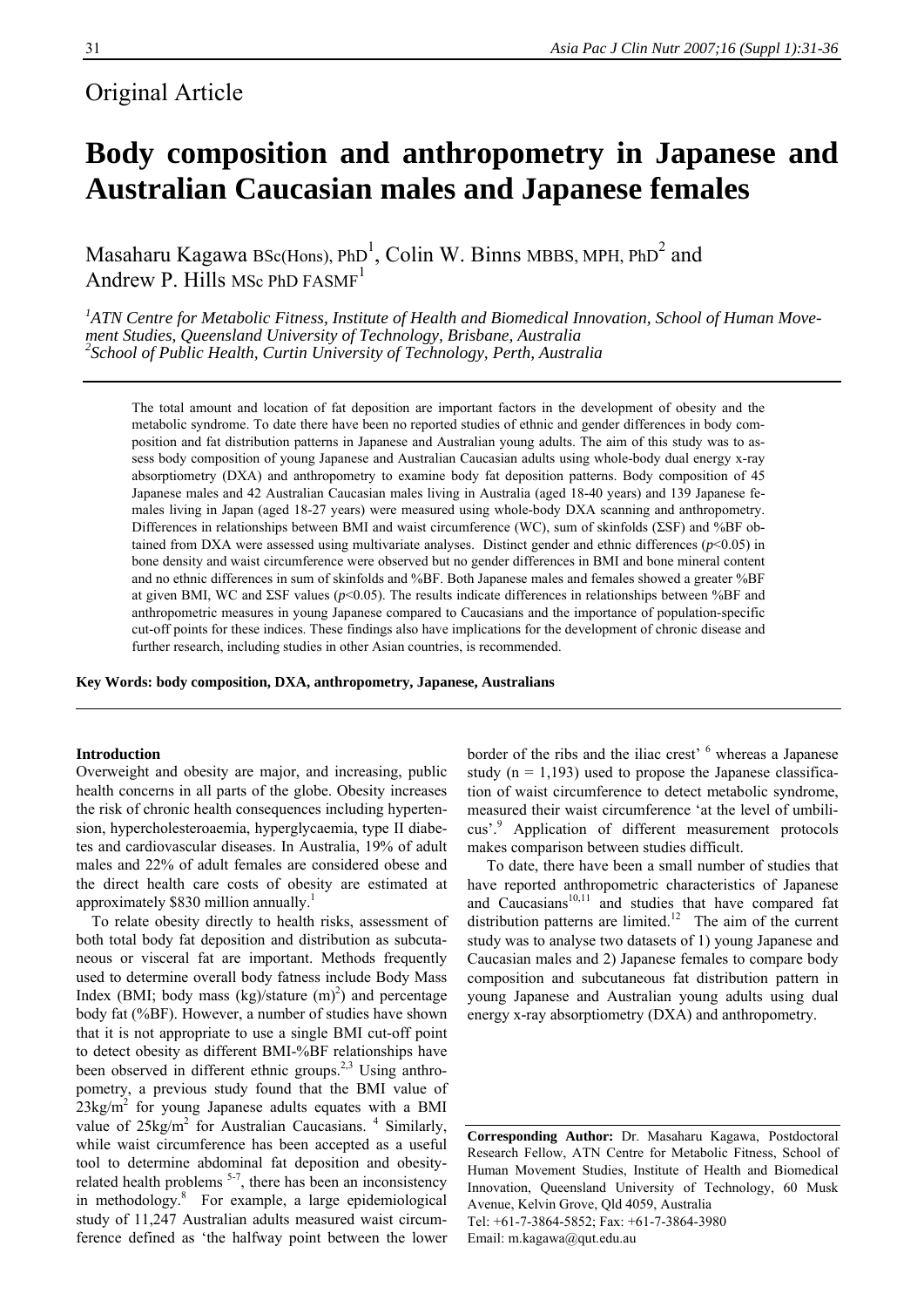In the current study ethnic and gender differences in the BMI-%BF relationship were determined and at the same time, appropriate anthropometric cut-off points for waist circumference and sum of skinfolds were estimated.

# **Methods**

The study was approved by the Human Research Ethics Committees of Curtin University of Technology and Kagawa Nutrition University. The study adhered to the principles of medical research established by the National Health and Medical Research Council.<sup>13</sup> The body composition data of 45 Japanese and 42 Australian Caucasian males aged 18-40 years obtained in Perth, Australia and the data of 139 Japanese females aged 18-27 years obtained in Japan were used in this analysis. Participants were healthy volunteers who were mostly students at the time of body composition assessments. Japanese participants were those who recognised themselves as of Asian ethnic background with Japanese citizenship and Australian Caucasian males were Australian citizens who perceived themselves as 'Caucasian' background. Each participant was provided with a written informed consent form in which the purpose of the study and the radiation exposure involved in the study were explained. The confidentiality of the results was guaranteed. Female participants were asked if they were pregnant prior to undergoing body composition assessment using DXA.

# *Dual energy x-ray absorptiometry (DXA)*

A whole-body DXA scanning was conducted to obtain body composition of the participants. The scanners used in the study were a Hologic® QDR-2000 (version 5.73) in Australia and a Lunar® DPX-LIQ (version 4.7c) in Japan. Body composition obtained from this method is based on a three-compartment model differentiating bone, lean and soft tissues and is considered as one of the more reliable methods of estimating %BF.<sup>14-17</sup> The DXA measurements were completed in approximately 10 minutes and were conducted by accredited technicians. It needs to be ac-

knowledged that use of different DXA machines makes comparison of results difficult. However, assuming comparable prediction errors exist in different DXA machines, it may be sufficient to observe a trend in relationships between %BF and anthropometric measures.

#### *Anthropometry*

Anthropometric measurements include stature, body mass, eight skinfold measurements (triceps, subscapular, biceps, iliac crest, supraspinale, abdominal, front thigh and medial calf), five girth measurements (relaxed arm, flexed and tensed arm, waist, gluteal and maximum calf), and four bone breadth measurements (biacromial, biiliocristal, biepicondylar humerus and biepicondylar femur). All sites were measured using the protocol of the International Society for the Advancement of Kinanthropometry (ISAK).18 Participants in Australia and Japan were measured by the same Level 3 anthropometrist accredited by ISAK and in Japan assistance was provided by a Level 1 anthropometrist. The technical error of measurements (TEM) for both anthropometrists were within the acceptable limits proposed elsewhere.<sup>19</sup> All measurement sites for each participant were located by the Level 3 anthropometrist prior to the measurements. From the anthropometric measurements, BMI, sum of eight skinfolds (ΣSF) and height-corrected sum of eight skinfolds (HtΣSF; sum of skinfolds\*(170.18/stature)) were calculated.

 All statistical analyses were conducted using the SPSS® (version 14.0.0, 2005, Chicago) statistical package. Subcutaneous fat distribution was compared between the study groups using HtΣSF. Using this approach it is possible to compare anthropometric characteristics by controlling body size differences between the study groups. Relationships between %BF estimated from DXA and anthropometric measures such as BMI, waist circumference (WC) and  $\Sigma$ SF were determined using regression analysis. BMI was transformed by natural logarithm (LnBMI) to normalize the data. Initially age was also included as independent variable but was excluded from the

**Table 1.** Physical characteristics of 45 Japanese males, 42 Australian Caucasian males and 139 Japanese females

|                                        | Japanese males              | Australian Caucasian                 | Japanese females                  |
|----------------------------------------|-----------------------------|--------------------------------------|-----------------------------------|
|                                        | $(n = 45)$<br>$Mean \pm SD$ | males<br>$(n = 42)$<br>$Mean \pm SD$ | $(n = 139)$<br>$Mean \pm SD$      |
| Age (years)                            | $24.3 \pm 5.5$              | $22.6 \pm 5.3$                       | $20.4 \pm 1.3^{\dagger,\ddagger}$ |
| Stature (cm)                           | $172 \pm 5.8$ <sup>*</sup>  | $180 \pm 7.9$                        | $159 \pm 5.0^{\dagger.1}$         |
| Body mass (kg)                         | $62.6 \pm 7.1$ <sup>*</sup> | $74.5 \pm 9.6$                       | $52.5 \pm 6.1^{\dagger,\ddagger}$ |
| BMI $(kg/m2)$                          | $21.3 \pm 2.3$ <sup>*</sup> | $23.0 \pm 2.5$                       | $20.8 \pm 2.2^{\dagger}$          |
| Percent body fat $(\% )$               | $15.7 \pm 6.2$              | $15.9 \pm 6.2$                       | $27.6 \pm 5.9^{\dagger,\ddag}$    |
| Bone mineral density $(g/cm2)$         | $1.10 \pm 0.08^*$           | $1.17 \pm 0.09$                      | $1.14 \pm 0.07^{\dagger,\ddag}$   |
| Bone mineral content (g)               | $2450 \pm 310^*$            | $2890 \pm 392$                       | $2350 \pm 267^{\dagger}$          |
| Waist circumference (cm)               | $73.5 \pm 5.2^*$            | $79.3 \pm 6.0$                       | $66.3 \pm 4.9^{\dagger,\ddag}$    |
| Sum of skinfolds (mm)                  | $73.5 \pm 28.2$             | $83.1 \pm 34.5$                      | $125 \pm 35.5^{\dagger, \ddag}$   |
| Height-corrected sum of skinfolds (mm) | $73.2 \pm 28.7$             | $78.5 \pm 32.8$                      | $134 \pm 38.3^{\dagger,\ddagger}$ |

\* Significant difference between Japanese males and Australian males at the 0.05 level. <sup>†</sup> Significant difference between Japanese females and Australian males at the 0.05 level. <sup>‡</sup> Significant difference between Japanese females and Japanese males at the 0.05 level.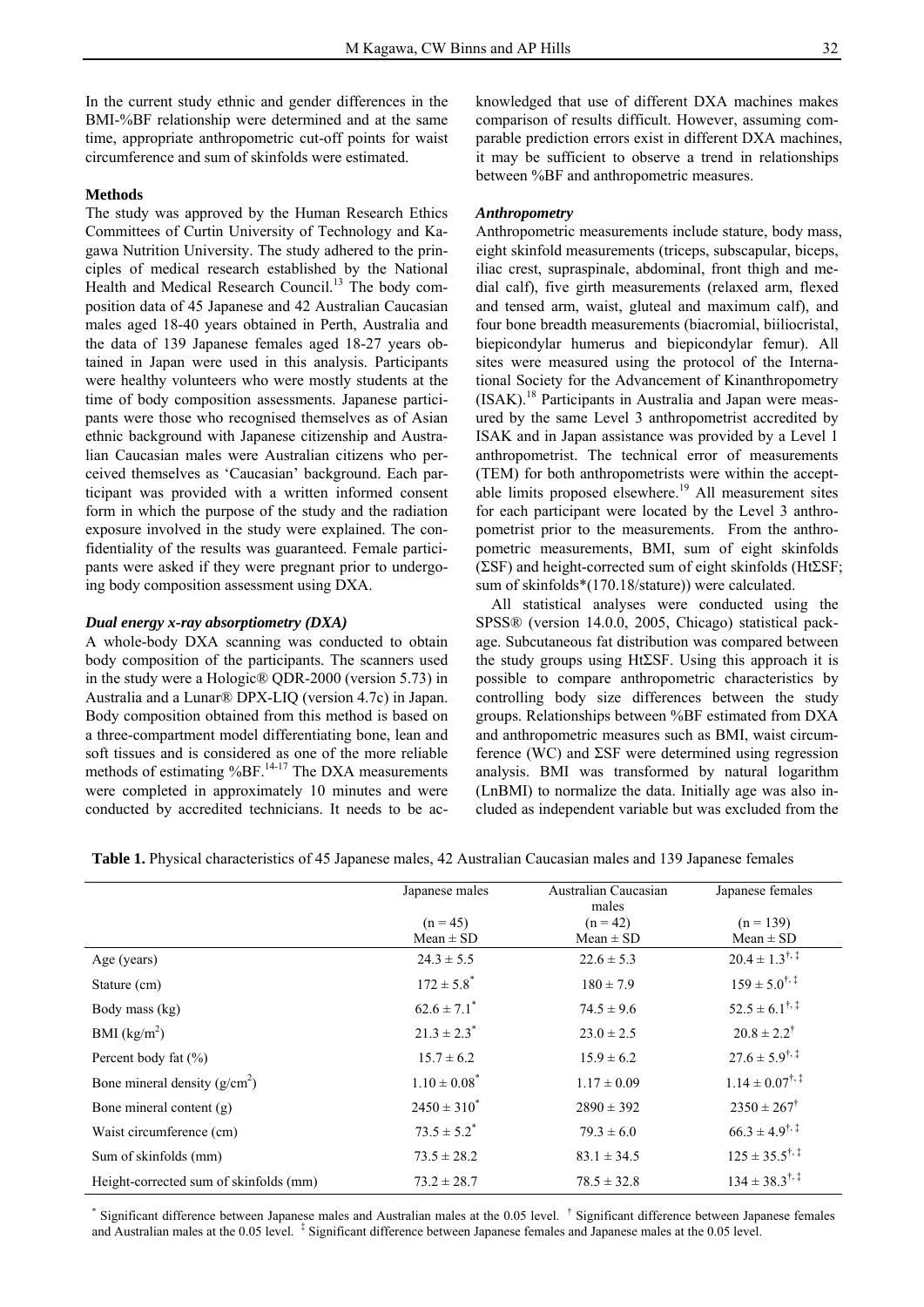

Figure 1. Ethnic and gender differences in subcutaneous fat distribution. Subcutaneous fat distribution pattern was illustrated using heightcorrected skinfolds. When the body size (ie, stature) of participants was corrected, no ethnic differences in subcutaneous fat distribution pattern were observed. In comparison, females had significantly greater subcutaneous fat accumulation at all skinfold sites (*p*<0.05). <sup>\*</sup> Significantly different with Japanese and Australian males at the 0.05 levels.

| Independent variable          |                     | Regression equations                                   | $R^2$ | <b>SEE</b> |
|-------------------------------|---------------------|--------------------------------------------------------|-------|------------|
| Ln <sub>BMI</sub>             | $Males^{\#}$        | $\%BF = -100.435 + 2.63*(Ethnicity) + 37.186*(LnBMI)$  | 0.45  | 4.40       |
|                               | Japanese<br>females | $\%BF = -104.279 + 43.553*(LnBMI)$                     | 0.61  | 3.65       |
| Waist circumference           | $Males^{\#}$        | $\%BF = -38.859 + 3.771*(Ethnicity) + 0.691*(WC)$      | 0.44  | 4.46       |
|                               | Japanese<br>females | $\%BF = -29.852 + 0.868*(WC)$                          | 0.53  | 4.05       |
| Sum of skinfolds <sup>*</sup> | $Males^{\#}$        | $\%BF = 2.277 + 1.393*(Ethnicity) + 0.164*(\Sigma SF)$ | 0.76  | 2.93       |
|                               | Japanese<br>females | $\%BF = 8.848 + 0.151*(\Sigma SF)$                     | 0.84  | 2.38       |

**Table 2.** Equations used in the analysis and predicted anthropometric cut-off points

 $*$  Ethnicity: 0 = Australian males; 1 = Japanese males.  $*$  Sum of skinfolds =  $\Sigma$ (triceps, subscapular, biceps, iliac crest, supraspinale, front thigh, medial calf skinfolds) in mm

## final equation.

#### **Results**

Results of body composition assessments using DXA and anthropometry are shown in Table 1. Australian Caucasian males were significantly greater in stature, body mass, BMI as well as bone mineral density and contents than Japanese males  $(p<0.05)$ . However measured sum of skinfolds and estimated %BF did not differ between Japanese and Australian males in the current study. In comparison with male groups, Japanese females were smaller in physique but greater in %BF and total subcutaneous fat deposition. Figure 1 shows the relative differences in subcutaneous fat distribution between the study groups. The results showed there is no significant difference in subcutaneous fat distribution pattern between Japanese and Australian Caucasian males but a distinct difference was evident between genders.

 Figure 2 shows relationships between %BF values estimated from DXA scans and a) BMI, b) waist circumference, and c) sum of skinfolds of the study groups. Ethnicity significantly contributed in all relationships and Japanese males had significantly higher %BF at given values of each anthropometric parameter compared to Australian Caucasian males. Japanese females had greater body fat accumulation than male counterparts at the given level of anthropometric indices. The figures show that the slopes of each relationship were almost parallel between genders, suggesting the only difference in relationships between genders is the magnitude of %BF deposition at given an-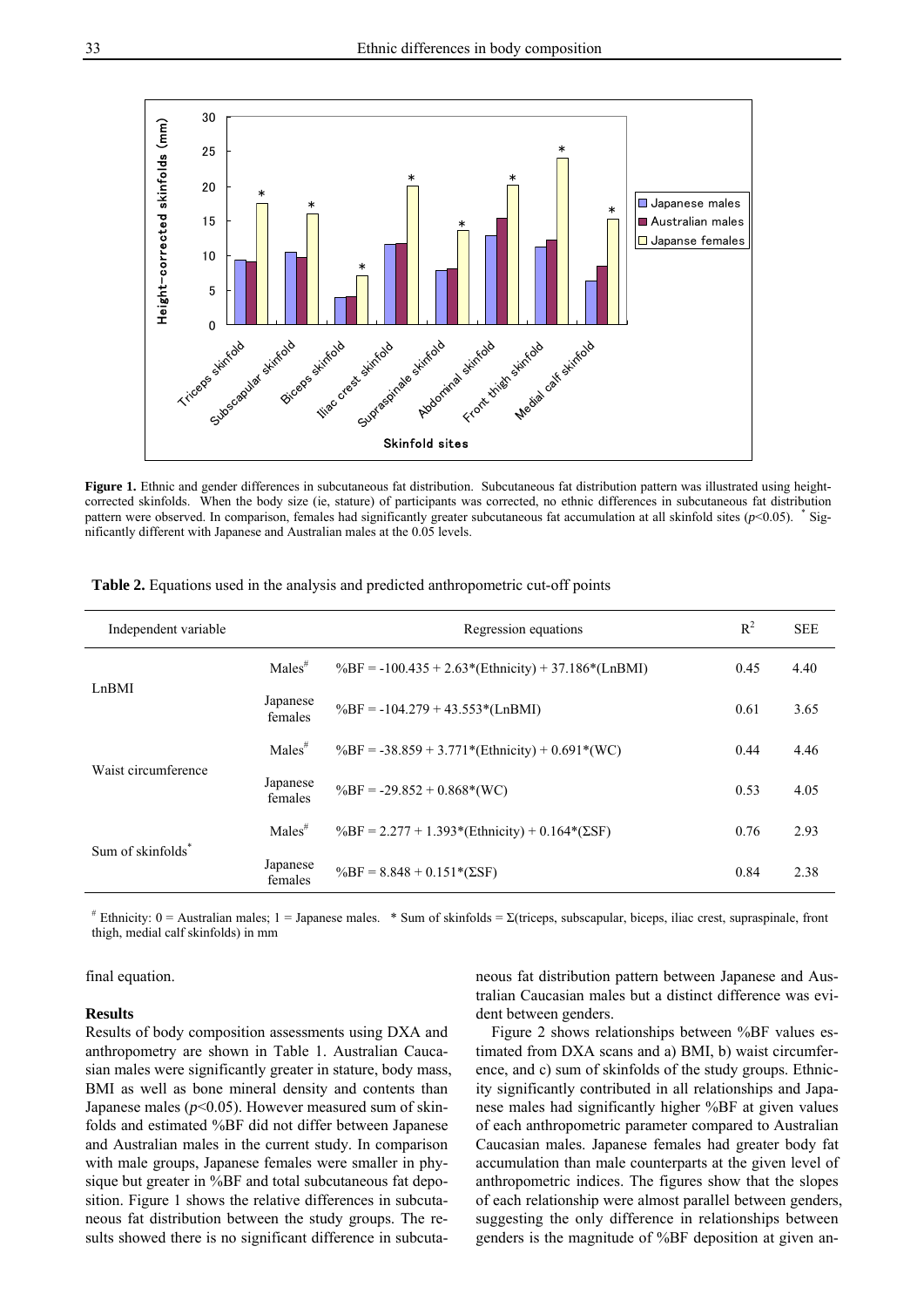

**Figure 2.** Relationships between %BF and anthropometric indices in Japanese and Australian Caucasian males and Japanese females. The relationships between %BF estimated from DXA and a) BMI, b) waist circumference, and c) sum of skinfolds for each study group were plotted. Significant ethnic differences in the regression lines between Japanese and Australian males in all relationships and similarly significant gender differences were observed in Japanese groups.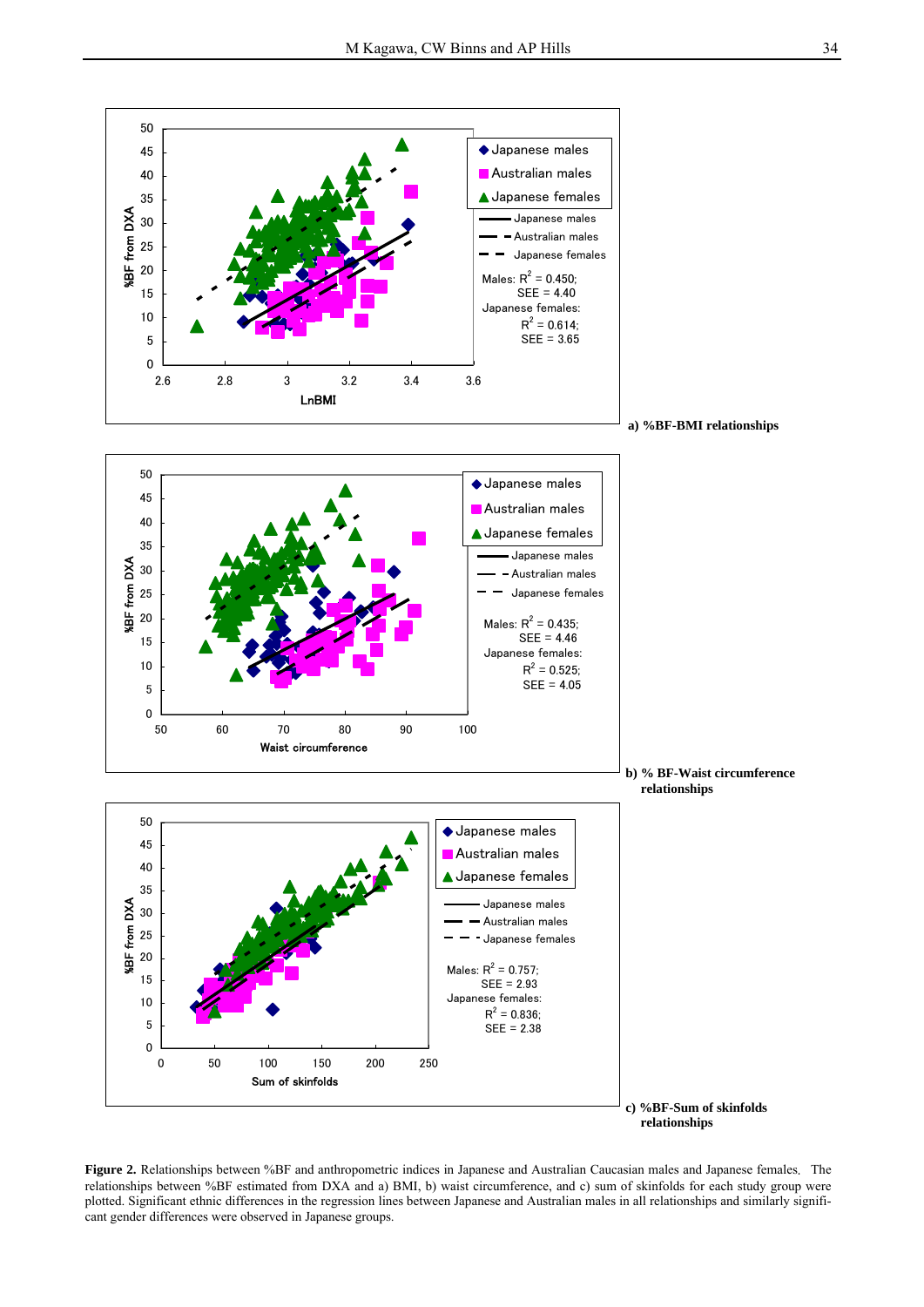thropometric values. Table 2 lists the equations established from the regression analyses. It was calculated that Australians have a %BF of 19.3% at a BMI of  $25\text{kg/m}^2$ however the BMI value for Japanese males with the same %BF was about  $23\text{kg/m}^2$ . Using a BMI of  $23\text{kg/m}^2$ , %BF for Japanese females was calculated to be 32.3%. Using the calculated %BF values, cut-off points for other anthropometric parameters were estimated. The estimated values for Australian males, Japanese males and Japanese females were 84.2cm, 78.7cm, 71.6cm for waist circumferences and 103.8mm, 95.3mm and 155.3mm for ΣSF, respectively.

#### **Discussion**

In the current study Japanese males have a smaller body size (ie, stature and body mass) than Australian Caucasian males but have greater body fat deposition at the same anthropometric status. Calculated cut-off points for BMI, waist circumference and sum of skinfolds for Japanese males are therefore lower than their Australian counterparts and this confirms the importance of populationspecific cut-off points when screening for obesity. The observed ethnic differences in relationships between %BF-BMI have been suggested to be due to ethnic differences in body proportion and frame size. $20$  The ethnic differences in the relationships may be attributed to an as yet unspecified number of factors, including genetic, hormonal or environmental variables. While the current study was unable to identify these potential variables, total body size (ie, stature) was suggested to be an additional structural variable that may contribute to the relationship between %BF and anthropometric indices, in addition to body proportion and frame size. A previous meta-analysis concluded that Japanese have greater visceral fat deposition in relation to the amount of subcutaneous fat.<sup>12</sup> In the current study, however, no ethnic differences in subcutaneous fat deposition were observed after adjusted for the total body size (ie, stature). Considering no ethnic differences in %BF between Japanese and Australian males and no relative subcutaneous fat distribution pattern, there may be no ethnic 'relative' differences in subcutaneous and visceral fat distribution patterns in young adults. Further studies on the influence of body size may allow establishment of height-corrected anthropometric indices that could be used in both Asian and Caucasian young adults.

 From the established regression equations anthropometric cut-off points for each study group were calculated. While further research is essential to derive more reliable cut-off points, the values calculated from the equations may assist in health assessments for obesity. To date, cutoff points for waist circumference have been proposed for different ethnic groups and many have been assessed in relation to blood assay and visceral fat accumulation using CT scans that contribute development of metabolic syndrome.<sup>8</sup> In this study waist circumference was determined in relation to %BF obtained from DXA. We found that the study groups have a considerable amount of body fat at much lower waist circumference values than the existing waist circumference cut-off values (Europid males: ≥94cm; Japanese males: ≥85cm; Japanese females: ≥90cm).

 Because of the inconsistent definitions of 'waist circumference' used in previous studies and the small sample size of the current study, it is difficult to draw definitive conclusions and a sensible interpretation of the cutoff value differences is required. However it is also important to highlight that, particularly for Japanese cut-off points, values were derived from a sample of mainly middle-aged individuals and hence may not always be useful for young populations. Also Japanese waist cut-off points were proposed in order to diagnose individuals with metabolic syndrome for treatment and therefore not to identify individuals at risk of obesity and related health risks (ie, not for a primary prevention purpose). The current findings were comparable to the findings by Misra et al. 21, which examined appropriate waist circumference cut-off points to improve the health status (an action level) using 2,050 Asian Indians (883 males and 1,167 females aged above 18 years old). While further research is recommended to determine the sensitivity/specificity of existing waist circumference classifications for young adults, it may be important to propose lower waist cut-off points for young population in order to improve its screening capability and also to improve health promotion strategies.

 The current study also indicated cut-off points for sum of skinfolds that may reflect obesity risks in both Japanese and Australian young populations. While accuracy and precision of skinfold measurements largely relates to the expertise of the anthropometrist, it is cheap, noninvasive, portable and a convenient method  $22,23$  and readily available in many countries. This is the first study that determined sum of skinfolds in relation to actual body composition in Japanese and Australian populations and further validation of the calculated cut-off points may be required. However, these values may provide useful for a screening purpose in these populations.

 The current study has a number of limitations. Because of the small sample size of males and no Australian female data, it is important to conduct further research using a larger sample size including Australian Caucasian females. Furthermore, the current study was also hampered by the difficulty in comparing results obtained from two different DXA machines (ie, Hologic and Lunar). The current study showed a significant difference in bone mineral density between Japanese males and females. However, the gender differences obtained may simply be due to differences in analysis algorithms of the machines used. To avoid these complications in comparisons across datasets it is necessary to confirm the current findings using the same DXA machine in future studies.

#### **Conclusion**

The current study showed ethnic and gender differences in relationships between %BF and anthropometric measures such as BMI, waist circumference and sum of skinfolds using Japanese and Australian Caucasians. These findings underline the importance of population-specific classifications in order to use these indices as useful screening tools for obesity and related health risks. The study results also indicated a possible influence of body size to the observed ethnic differences in the %BF and anthropometric measure relationships. Future studies to confirm this finding may lead to the establishment of